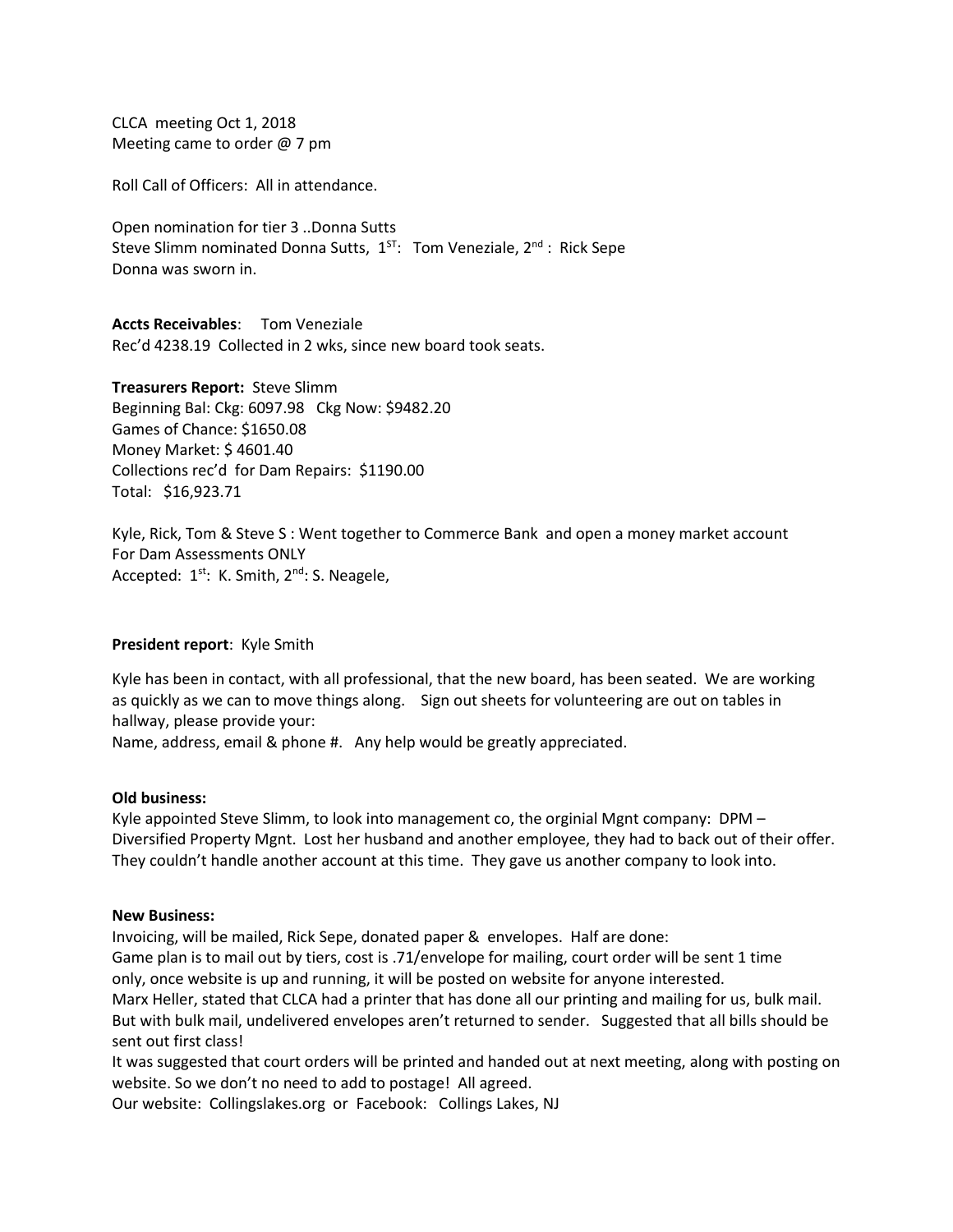## **New business: to set up new committees:**

## **Publicity committee**:

Steve Naegele was appointed head of this committee.

# **Dams:**

Steve Baily heads this committee, stated the lakes are in good shape, levels are where they should be. Waiting permits from the state to start lowering as of : Nov 1, 2018.

# **Fundraising/activities:**

Diane Rode continues to head this committee, Donna Sutts, was asked to assist since she has been involved in helping setup events in Folsom. Donna accepted.

We are currently selling Hoagie coupons, from WaWa (Shortie), cost: \$4.00 /each, these can also be used to purchase breakfast sandwiches as well.

## **Website:**

Steven Naegele heads this committee, and has been working with Eric Kertz. Eric suggested it would be easier to create a new website. Concerns about the online payment, Paypal that will charge CLCA for use, still looking into this matter.

## **Welcome committee:**

Paul Barrie had graciously volunteered to head this committee. Kyle suggested that Neil Woulfe who is a local realtor would be a big help with information, she can obtain information with the sales of homes in the area.

Make up welcome bags to include: history and information from : the local Municipalities, local Businesses, Flier on now to contact us, if needed, etc.

# **Grounds committee:**

Josh Anderson was appointed head of this committee.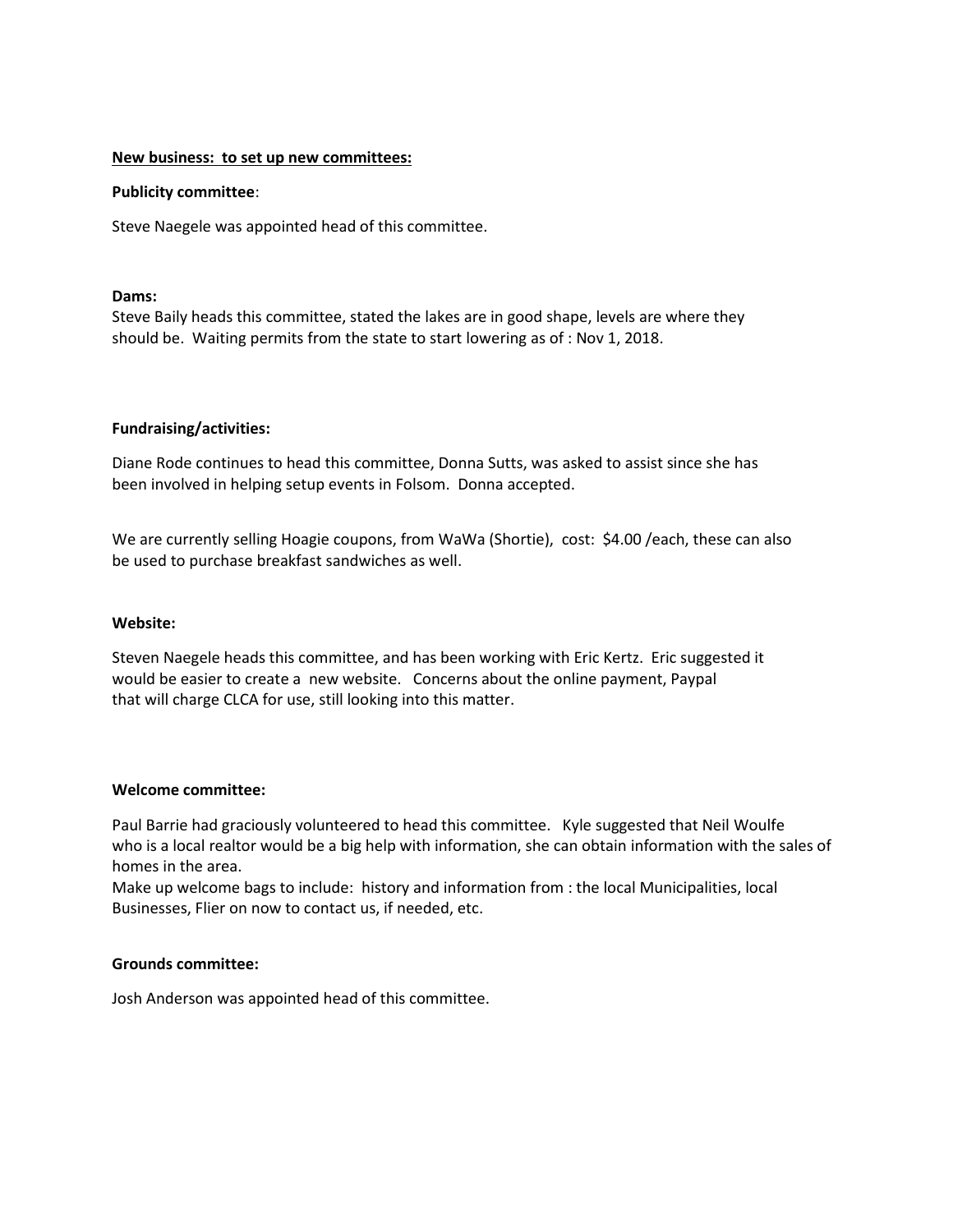# **Trustees Reports:**

Rick Sepe: Requested money to purchase 1057 stamps, check amount \$530.00, for mailing out of all the invoices. 1<sup>st</sup>: Steve Slimm, 2<sup>nd</sup>: Tom Veneziale

Kyle announced that he has written up a letter to send to local businesses in the area to see if they would be interested in donating any grant funds to us.

# **Trustee reports – Cont'd:**

A complaint was issued to CLCA & Folsom Boro., that someone was parking on beach 2, with large truck and trailer. We were sent a letter from zoning officer with Folsom Boro, Code: 187-14A, stating you cannot park any truck with gross weight of 7000 lbs in the street in a residential zone. We the CLCA are to have it removed, copy of letter was placed on vehicle., and it was removed. This applies to Folsom only.

A Group of Trustee want thru storage containers locations on  $1<sup>st</sup>$  &  $2<sup>nd</sup>$  beaches, took inventory of supplies we have. It was also mentioned Marx Heller has several boxes of CLCA information that needs to be stored. It was suggested that we take the shelves in one storage container, combined together in one, build wall and lock to storage this boxes in container, since no one has the room to store at their homes.

Rick Sepe mentioned that as of November 19, 2018, 990 Federal forms need to be done. Steve Slimm said that Marx Heller already called and spoke with him concerning getting these done.

Donna Sutts just wanted to mention what was in the Welcome to Hammonton Bags, that were Provided by Atlanticare: information about police, hospital, delivery menu, banks in town, Also suggested that we reach out to the title companies for a list, and maybe have them mention that someone would be stopping by.

## **Open public**:

Annamarie LaRocco….questions fee on paypal, maybe we should add an additional fee on when using to pay, as noted above, they charge a fee which is a percent of cost. Would be similar to using any creditcard.

Gabrielle Veneziale: Advised was to check into fee app: "Remind. Com" it sends out text message. Kyle said he would look into it.